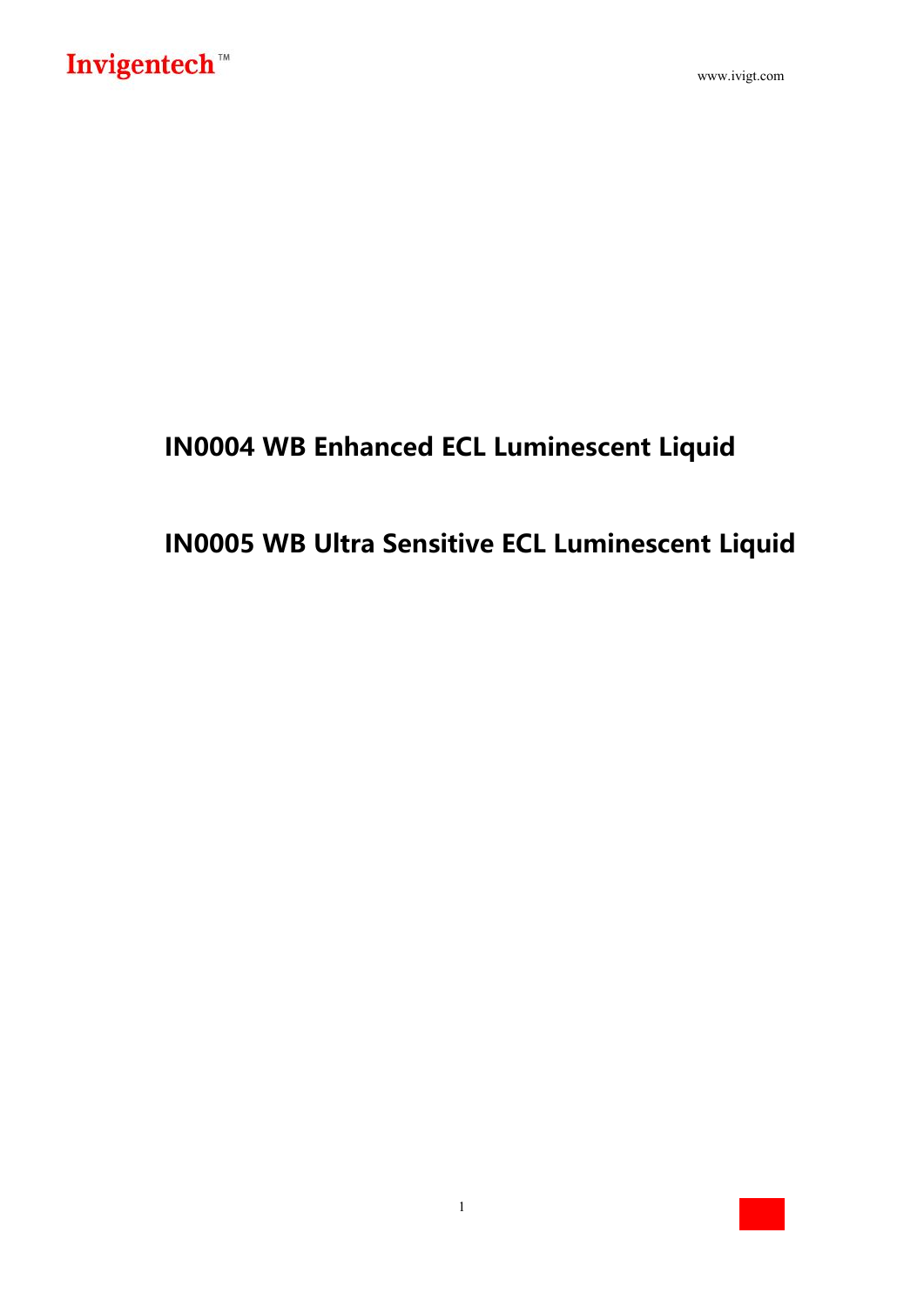### Invigentech™

#### **Packing specification**

Specifications: 100ml 、500ml

#### **Storage conditions**

Store in the dark at 4°C for 1 year; if not used for a long time, store at -20°C in dark; transport at 4°C or room temperature.

#### **1. Product description:**

This reagent detects protein or nucleic acid biological macromolecules by chemiluminescence method. After electrophoresis, the protein or nucleic acid biological macromolecules are transferred to the blotting membrane, and the primary antibody and the horseradish peroxidase (HRP) labeled secondary antibody are used to sequentially bind to the target protein on the membrane; or the target protein labeled with HRP The probe directly or indirectly binds the target nucleic acid on the membrane. After washing the membrane, incubate the membrane with a freshly prepared ECL working solution at room temperature in the dark for 2-3 min. Cover the blot membrane with plastic wrap and fix it on the X-ray film exposure cassette, then transfer it to the dark room to press the X-ray film on The exposure time on the film can be several seconds to several hours. After development and fixation, the protein or nucleic acid bands can be clearly displayed on the X-ray film, or the X-ray film exposure and development step can be omitted, and the blot film can be directly scanned by CCD.

Reagent components

| Composition            | IN0004, IN0005 ( $2 \times 50$ ml) | IN0004、IN0005 $(2 \times 250 \text{ ml})$ |
|------------------------|------------------------------------|-------------------------------------------|
| <b>ECL Substrate A</b> | 50 ml                              | 250 ml                                    |
| Peroxide Solution B    | 50 ml                              | 250 ml                                    |

#### 2. Operating instructions

1. Use appropriate methods to perform Western Blot experiments until the secondary antibody is washed with PBST or TBS/TBST.

2. Freshly prepared ECL working solution: ECL Substrate A and Peroxide Solution B are mixed 1:1 to become ECL working solution. Please use it as soon as possible after mixing the working solution. It can still be used after a few hours at room temperature, but the sensitivity is slightly reduced.

3. Use flat-tipped tweezers to take out the blotting membrane, put it on the filter paper and drain the dry-cleaning membrane solution but do not let the membrane dry completely. Add ECL working solution evenly onto the blotting membrane to ensure complete coverage, and incubate at room temperature for 2-3 min.The usage amount of ECL working fluid is about 0.125 ml/cm2 film or according to personal experimental habits.

4. Clamp the blotting membrane with flat-tipped tweezers, discard the luminescent working solution, and slightly absorb the excess working solution with absorbent paper.

5. Quickly place the blotting film between the two layers of cling film, and try to get rid of the bubbles.

6. Put the blotting membrane protein side up, put it in the X-ray film cassette, and fix the edge with transparent tape.

7. Put the X-ray film in the dark room, expose for an appropriate time according to the color development, develop and fix.

8. Adjust the exposure and development time appropriately according to the strength of the signal. You can also select multiple exposures at different times to achieve better results.

### **3. Matters needing attention**